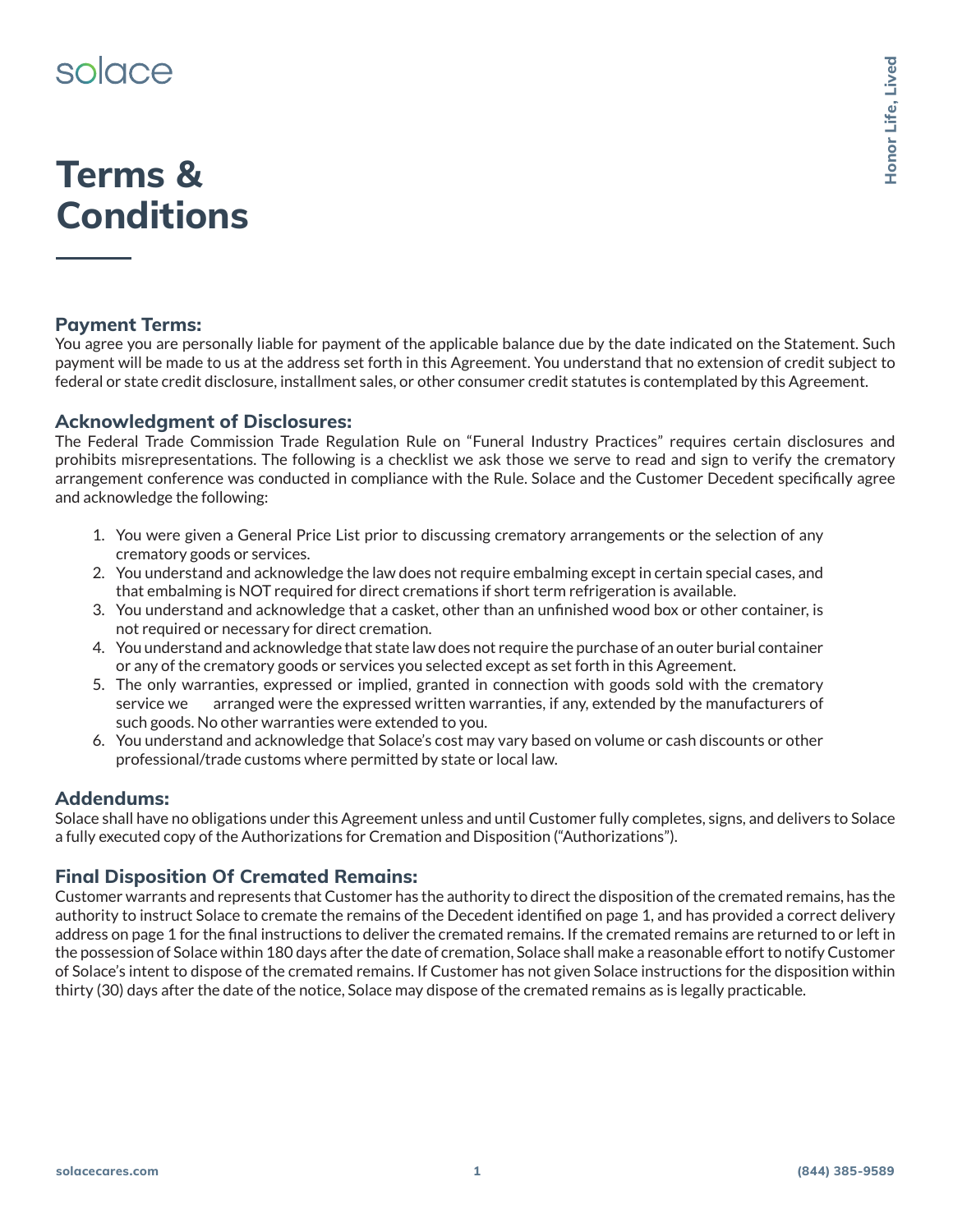# solace

# **Terms & Conditions**

## **Obligation to Correct Disposition Instructions:**

In the event the instructions for final disposition in this Agreement or the Authorizations no longer contain an accurate or correct address, Customer shall immediately notify Solace of the inaccurate or incorrect address and complete and sign an amended Authorization with the accurate and correct address for the instructions for final disposition.

### **Waiver Of Rights:**

By the execution of this Agreement, Solace has not waived any rights to file a claim in the estate of the decedent named in this Agreement. Any amounts collected by Solace from the estate of the decedent, or from any other source, shall be credited against any amount owed by you under this Agreement.

#### **Solace Agrees:**

We agree to furnish all services and merchandise as indicated in this Agreement. In the event Solace has an obligation by law to embalm the Decedent under unexpected circumstances, you give permission to Solace to embalm the Decedent prior to cremation and Solace will pay for the costs of embalming.

#### **Limitation Of Damages And Remedies:**

By signing this Agreement, you expressly waive, and you agree that you shall not be entitled to recover, damages or losses of any kind, whether direct or consequential, based on the negligence of Solace. You further acknowledge and agree that emotional distress will not be one of the claimed items of damage for any breach of contract.

#### **Questions Regarding Services:**

In the event you wish to question any area of our Solace's service, you may contact Solace at your convenience at the address shown on the first page.

### **Successors, Assigns, And Beneficiaries:**

Solace may assign this Agreement, including the Authorizations and any attachment or exhibit hereto, at any time. This Agreement, including the Authorizations and any attachment or exhibit hereto, shall inure to the benefit of Solace and its successors, assigns, and third-party beneficiaries.

#### **Entire Agreement:**

This Agreement, the Authorizations, and any attachments or exhibits hereto contain all of the understandings, representations, and terms agreed upon between Customer and Solace relating to the goods and services listed in this Agreement. This Agreement replaces and supersedes all prior and contemporaneous understandings, agreements, representations, and other discussions, whether oral or written, relating to those goods, services, or subject matter of this Agreement. The Parties represent and agree that no promises, statements, or inducements have been made to them that caused either party to sign this Agreement, the Authorization, or any attachments or exhibits hereto, other than those expressly stated in this Agreement, the Authorization, or any attachments or exhibits hereto.